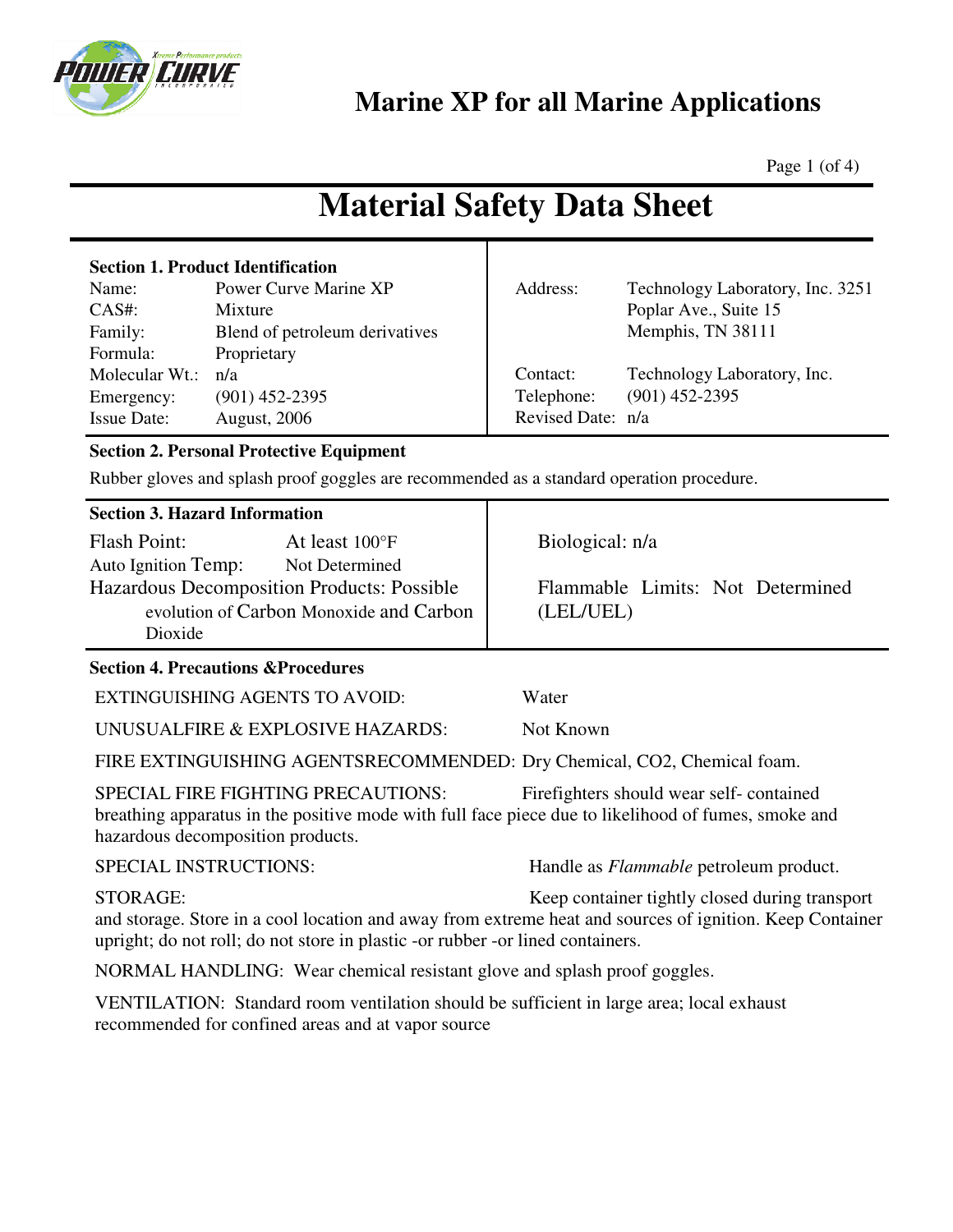

**Marine XP for all Marine Applications**

Page 2 (of 4)

### **Material Safety Data Sheet**

#### *Continued -* **Section 4. Precautions & Procedures**

SPILL OR LEAK: Ventilate area. Remove sources of ignition. Contain spill with dikes or absorbents to prevent migration and entry into sewers or streams. Take up small spills with dry chemical absorbent. Large spills may be taken up with explosion proof pump or vacuum and finished off with dry chemical absorbent. May require extraction of contaminated soil.

| <b>Section 5. Physical Characteristics</b><br><b>BOLING POINT:</b><br><b>VAPOR DENSITY:</b><br><b>EVAPORATION RATE: unknown</b><br>(Butyl Acetate=1)<br>APPEARANCE / ODOR: Amber / Hydrocarbon. | unknown<br>$(Air=1)$ . Not determined                                                                                               | pH:<br><b>VAPOR PRESSURE:</b><br><b>SOLUBILITY IN WATER:</b> Not Soluble<br>SPECIFIC GRAVITY (H2O=1); <1 | n/a<br>Not determined |  |  |  |
|-------------------------------------------------------------------------------------------------------------------------------------------------------------------------------------------------|-------------------------------------------------------------------------------------------------------------------------------------|----------------------------------------------------------------------------------------------------------|-----------------------|--|--|--|
| <b>Section 6. Reactivity Data</b>                                                                                                                                                               |                                                                                                                                     |                                                                                                          |                       |  |  |  |
| <b>STABILITY:</b>                                                                                                                                                                               | Stable                                                                                                                              |                                                                                                          |                       |  |  |  |
| <b>MATERIALS TO AVOID:</b>                                                                                                                                                                      |                                                                                                                                     | Contact with strong oxidizers                                                                            |                       |  |  |  |
| <b>CONDITIONS TO AVOID:</b>                                                                                                                                                                     |                                                                                                                                     | Contact with heat, flame and other sources of ignition.                                                  |                       |  |  |  |
| HAZARDOUS POLYMERIZATION:<br>Will not occur.                                                                                                                                                    |                                                                                                                                     |                                                                                                          |                       |  |  |  |
| <b>Section 7. First Aid Measures</b>                                                                                                                                                            |                                                                                                                                     |                                                                                                          |                       |  |  |  |
| <b>EYE CONTACT:</b>                                                                                                                                                                             |                                                                                                                                     | May cause local eye irritation: Flush with water for at least 15 minutes.                                |                       |  |  |  |
| <b>SKIN CONTACT:</b><br>contaminated clothing.                                                                                                                                                  |                                                                                                                                     | May cause irritation and drying OT' skin Wash with soap and water and remove                             |                       |  |  |  |
| <b>MEDICAL CONDITIONS:</b><br>Generally aggravated by exposure Prolonged or repeated contact with skin may<br>cause skin irritation and dermatitis.                                             |                                                                                                                                     |                                                                                                          |                       |  |  |  |
| <b>INHALATION:</b><br>give artificial respiration.                                                                                                                                              | Vapors may cause headaches, nausea and dizziness. Fresh air; if not breathing,                                                      |                                                                                                          |                       |  |  |  |
| <b>INGESTION</b>                                                                                                                                                                                | May cause nausea, drowsiness, loss of coordination and fatigue DO NOT<br><i>induce</i> vomiting; Get medical attention immediately. |                                                                                                          |                       |  |  |  |
| <b>MEDICAL:</b><br>Conditions generally aggravated by exposure. Prolonged or repeated contact<br>with skin may cause irritation and dermatitis.                                                 |                                                                                                                                     |                                                                                                          |                       |  |  |  |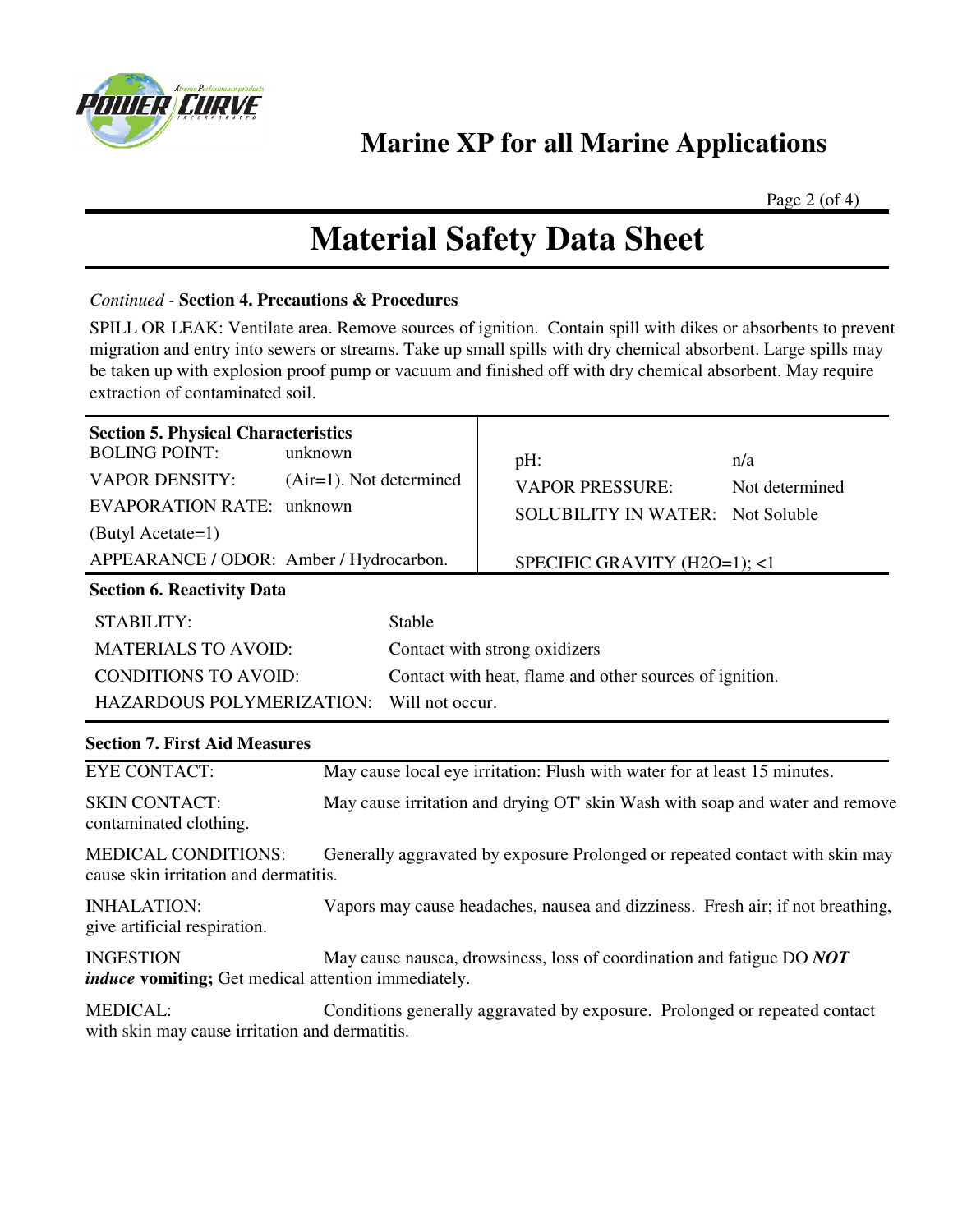

### **Marine XP for all Marine Applications**

Page 3 (of 4)

## **Material Safety Data Sheet**

### **Section 8. Environmental Concerns**

DEGRADABILITY/AQUATIC TOXICITY: Not Known

RCRA STATUS OF UNUSED MATERIAL: Dispose in permitted hazardous waste site.

EPA HAZARDOUS SUBSTANCE: Yes -Reportable Quantity = 100Ibs.for Ignitable substance.

WASTE DISPOSAL METHODS: Incinerate as waste oil at a registered site; disposer must comply

with Federal, State and Local disposal or discharge statute

SMALL SPILLS: Use an absorbent material, collect and place in marked containers for disposal.

SPILL OR LEAK: Ventilate area. Remove sources of ignition. Contain spill with dikes or

absorbents to prevent migration and entry into sewers or streams. Take up small spills with dry

chemical absorbent. Large spills may be taken up with an explosion proof pump or vacuum and finished

off with dry chemical absorbent. May require exaction of contaminated soil.

### **Section 9. References.**

GENERAL: Material Safety Data Sheets for components

### **Section 10. Hazardous Ingredients**

This Material is NOT known to contain any Carcinogen listed under OSHA Communication Standard 29 CFR 1910 1200.

### **Section 11. Transportation Information**

FLASH POINT PMCC: 100°F Typical

DOT HAZARD CLASS: 3. Packing group: Ill

Mark, label, handle, transport and store *as a Flammable Liquid:* UN/NA Number:

**NA 1993; Flammable liquid** NOS. Not regulated when shipped in a container less than 120 gallons, by ground within the U.S.

**UN 1993; Flammable liquid** NOS. Regulated when shipped in a container over 120 gallons, by sea or air, or overseas.

STORAGE: Keep container tightly closed during transport and storage. Stored in a cool location and away from extreme heat and sources of ignition. Keep Container upright; do not roil; do not store in plastic -or rubber -or lined containers.